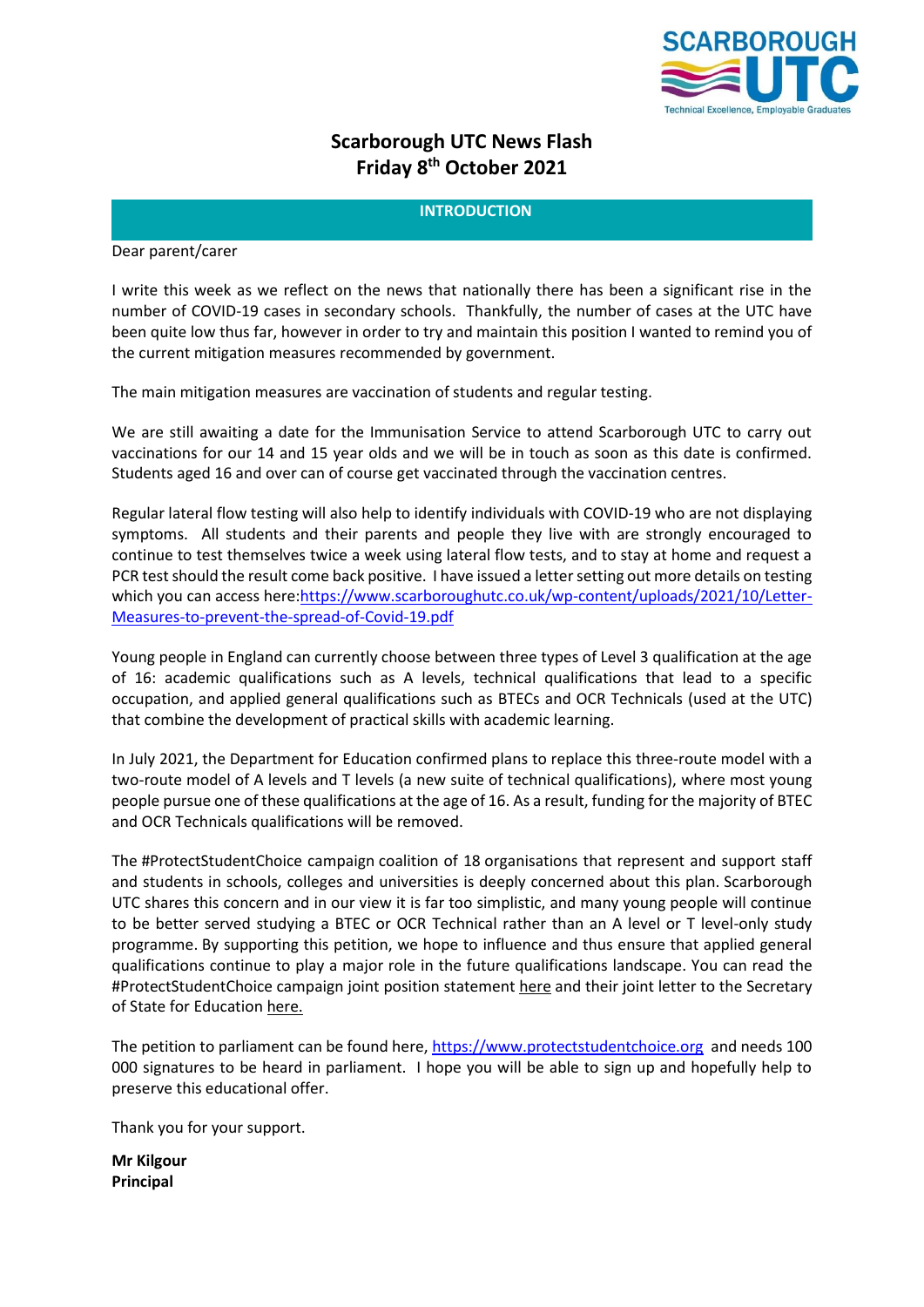## **T&L@SUTC**

This week the teaching team at Scarborough UTC have received information and guidance with respect to Communication and Mathematical Skills, and how to ensure that they are considered within every aspect of the curriculum. Staff teams will consolidate and embed this knowledge involving a range of strategies being trialled and reviewed. Effective communication and mathematical skill is vital for our students to succeed and, with our focused team approach, we will ensure that our students leave Scarborough UTC with the essential skills they need for their next steps in life.

#### **ASSESSMENT AND CURRICULUM**

### **All Years**

All assessment information, Attendance, Professional values, behaviour and target information is published on the My Child at schools app. This is a secure and personal portal that allows you to assess the progress of your child at any time. Invites for the portal have been issued. If there are any issues accessing the app, please report this to [enquiries@scarboroughutc.co.uk](mailto:enquiries@scarboroughutc.co.uk) for further assistance.

### **Behaviour and Safety**

It is important to continue the highest standards of business dress policy and ensure that equipment, stationary and scientific calculators are checked regularly.

Maintaining 100% attendance is important to ensure we can continue to support progress effectively. Students are supported through tutor time with attendance challenges. Attendance will be an important focus for all students to ensure we can support attainment throughout the Autumn term.

### **Curriculum and Assessment**

## **Year 10**

Interim formative assessment begun the week commenced 27<sup>th</sup> September - this information is used to provide feedback on settling in Evening.

Settling in Evening  $-21<sup>st</sup>$  October

Venue: Scarborough UTC

Time 4:30 to 6:30pm

#### **Year 11**

It is vital that revision plans are in place and students make a strong start to prepare for forthcoming assessments and to ensure coursework is completed to a very good standard. Engineering offer evening catch up sessions to assist with coursework expectations. The assessment period begins on 1<sup>st</sup> November 2021. Formal pre-public exams begin on the 8<sup>th</sup> of November.

#### **Year 12**

Interim formative assessment begun week commencing 27<sup>th</sup> September - this information is used to provide feedback on settling in Evening.

Settling in Evening  $-21<sup>st</sup>$  October

Venue: Scarborough UTC

Time 4:30 to 6:30pm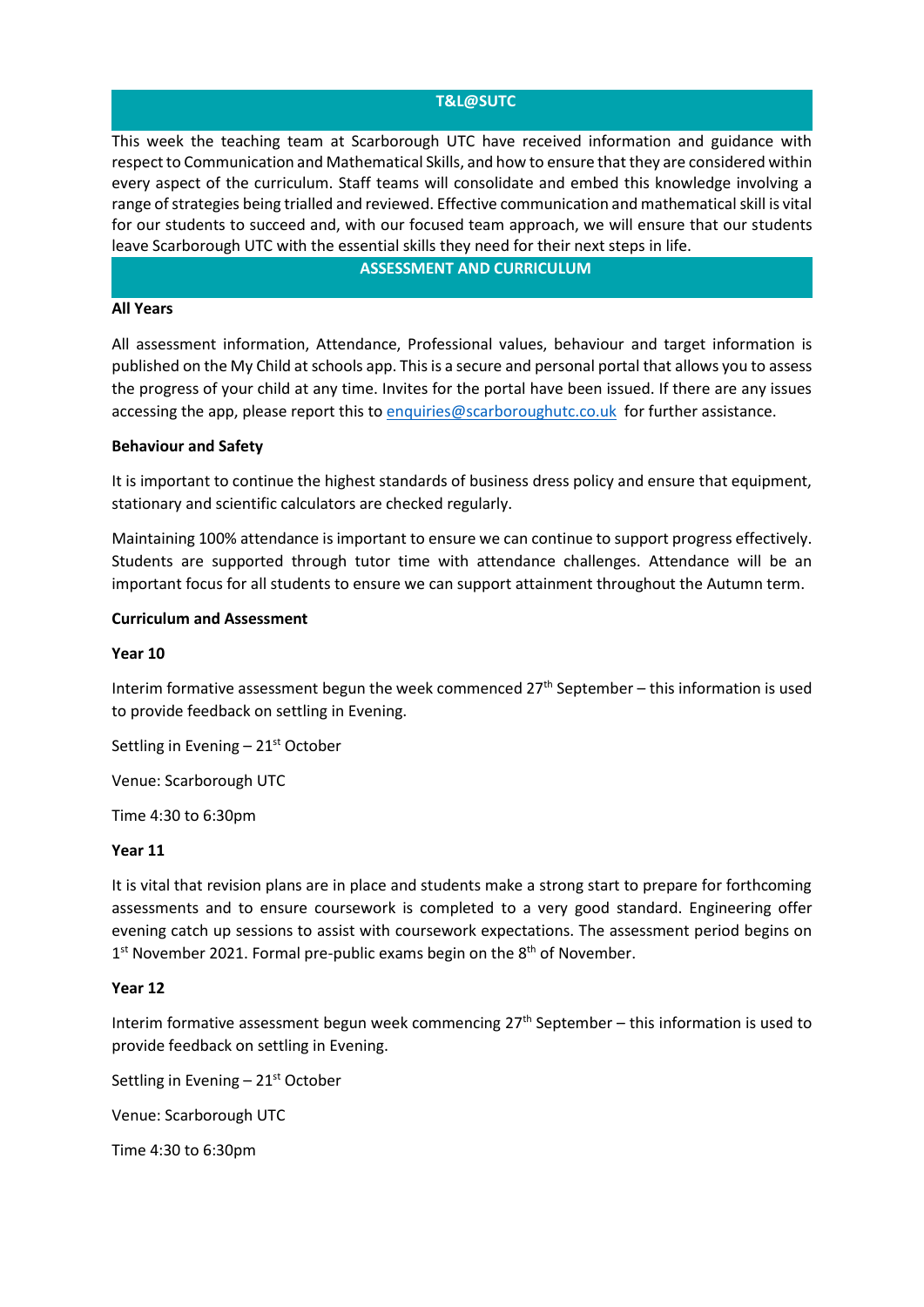## **Year 13**

It is vital that revision plans are in place and students make a strong start to prepare for forthcoming assessments and to ensure coursework is completed to a very good standard. Engineering offer evening catch up sessions to assist with coursework expectations. The assessment period begins on 1<sup>st</sup> November 2021. Formal pre-public exams begin on the 8<sup>th</sup> of November.

## **SIXTH FORM**

Congratulations to all of the Sixth Form achievers this week. Libby Atkin and Serhii Popov have both gained Arkwright Scholarship places. The F1 Team Avidity Racing have also done fantastic work in the F1 National Finals and as I write are in second place from their racing. It has been a great and proud week for us at the UTC.

Year 13 students have submitted drafts of their university personal statements and have all been given feedback that they should address to improve their statements further.

Students looking to do an apprenticeship in the future have been advised to register with ratemyapprenticeship.co.uk and apprenticeships.gov.uk to search for apprenticeship opportunities.

Students applying to university should continue to use UCAS Hub to research University places.

Year 13 Mock exams take place on the week of 8th November and all students should be revising hard for these by establishing a revision timetable.

## **CAREERS**

Careers Officer Neil Forster was in college this week interviewing sixth form students and giving them information advice and guidance about their futures. He recommends that all students take the National Careers Skills test to help guide them with their future choices: <https://nationalcareers.service.gov.uk/skills-assessment>

Work Experience takes place for Year 11 and Year 13 from  $18<sup>th</sup> - 22<sup>nd</sup>$  October. This means students will not be in college but will be on a work placement. Well done to all who have returned their forms and secured their own placements.

Information letters with all key detail will be sent home next week.

#### **ETHOS**

Our theme of the week has been Black History. This is part of a national celebration to:

- 1. **Promote** knowledge and understanding of Black History and **culture**, both nationally and locally
- 2. **Acknowledge** and **celebrate** the contributions made by Black people to the cultural and economic development of the UK
- 3. **Disseminate information** on positive Black contributions to Society
- 4. **Heighten the confidence and awareness** of Black people to their cultural heritage

Students have learnt about this in their assembly with Miss Griffiths. They have also focused on the quote from Marcus Garvey that a people without knowledge of their history are like a tree without roots. In the world of work diversity and inclusion are important values.